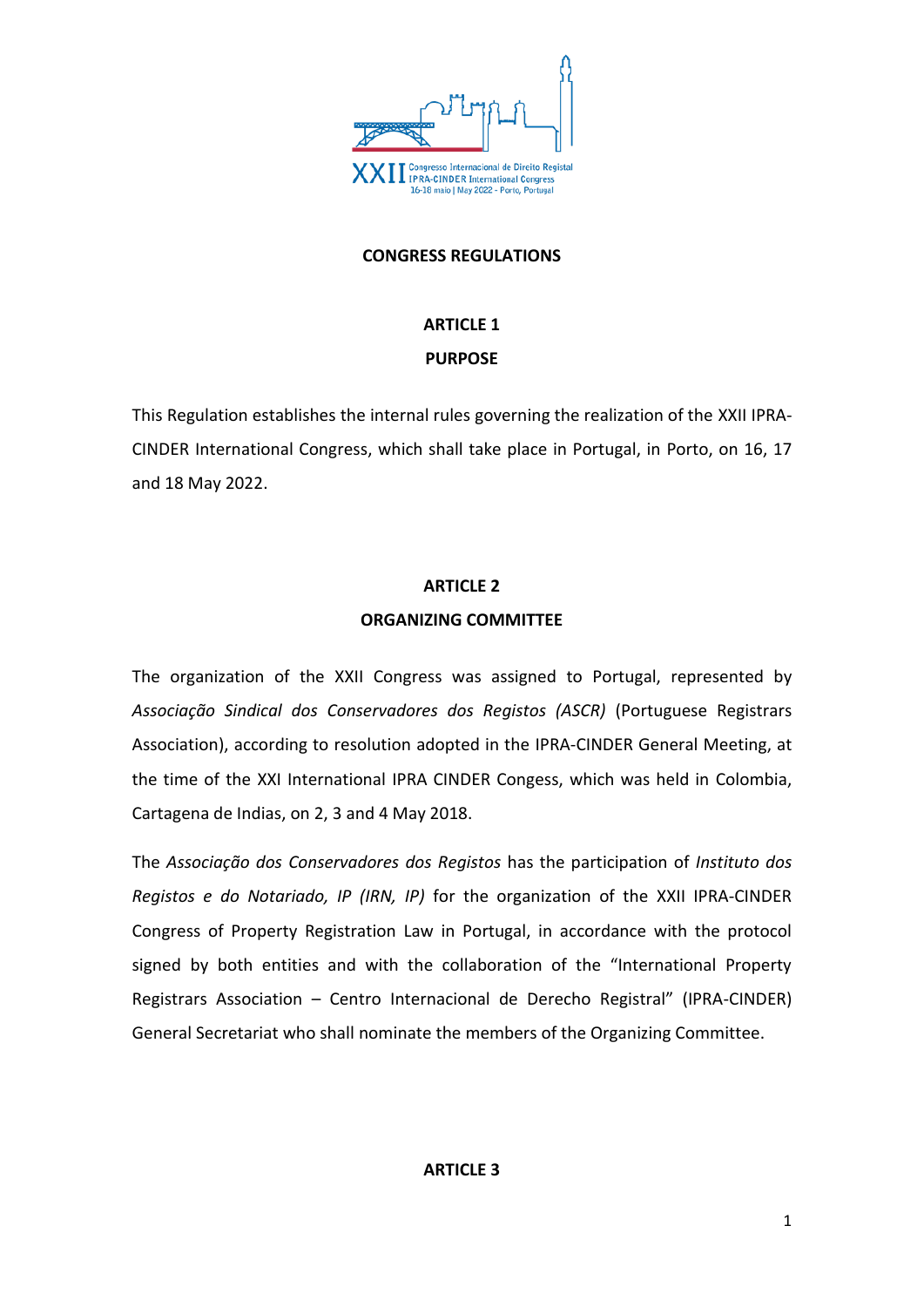

#### **SCIENTIFIC COMMITTEE**

The Organizing Committee appointed a Scientific Committee, integrating renowned registrars, university professors and jurists in matters related to registration law.

The composition and running of the Scientific Committee, as well as the guidelines regarding the submission of abstracts and final papers to the Congress are governed by an autonomous Regulation, to which reference should be made.

# **ARTICLE 4 PARTICIPANTS**

1. The Congress may be attended by:

The members of IPRA-CINDER, in all their categories; those invited by the IPRA-CINDER General Secretariat and by the organizing entities, as well as all the individuals or institutions who fulfil the registration requirements.

Admission conditions for individuals:

a) To have a university degree in Law or in other scientific areas which are relevant within the registration scope, or who performs juridical or technical functions related to the registration issues.

b) The maximum number of participants is not exceeded.

2. Categories of participants:

a) Chairmen of delegations;

b) Members of organizations and institutions integrating IPRA-CINDER;

c) Guest speakers;

d) Guests of the IPRA-CINDER General Secretariat and of the Organizing Committee;

e) Attendees: all the participants who fulfil the registration requirements and who do not belong to any entity member of IPRA-CINDER.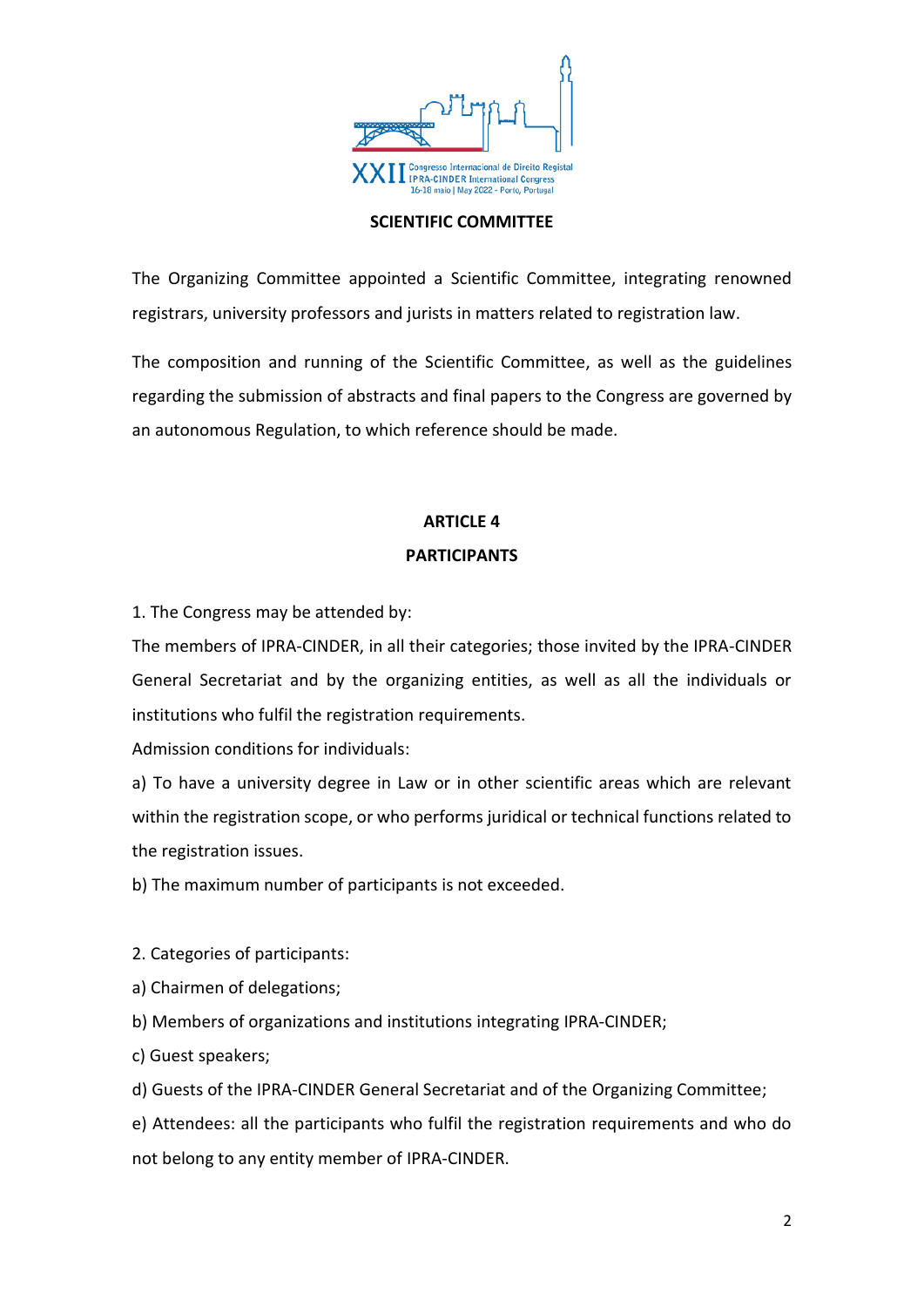

## **ARTICLE 5**

#### **ACCREDITATION BADGE**

The accreditation badge evidence the fulfilment of the registration requirements and will be required to have access to the Congress sessions.

The badge shall contain:

a) The name and surname of the participant;

b) The category of the participant, in accordance with the previous article (and colour or other visual means of identification);

c) The institution to which they belong, whether it is a member of IPRA-CINDER, or not, and their position and functions.

#### **ARTICLE 6**

#### **PAPER PRESENTATION**

The Congress participants may present papers at the sessions (plenary or parallel ones, referred in the next article) which topic is integrated in any of the Congress themes and which have been accepted by the Scientific Committee, without detriment of the freedom of expression and the free evolution of scientific thinking.

It is the Scientific Committee competence to determine which papersshall be presented and published and which are the ones to be published only, in accordance with the autonomous Regulation, to which reference should be made.

#### **ARTICLE 7**

#### **PLENARY SESSIONS AND PARALLEL SESSIONS**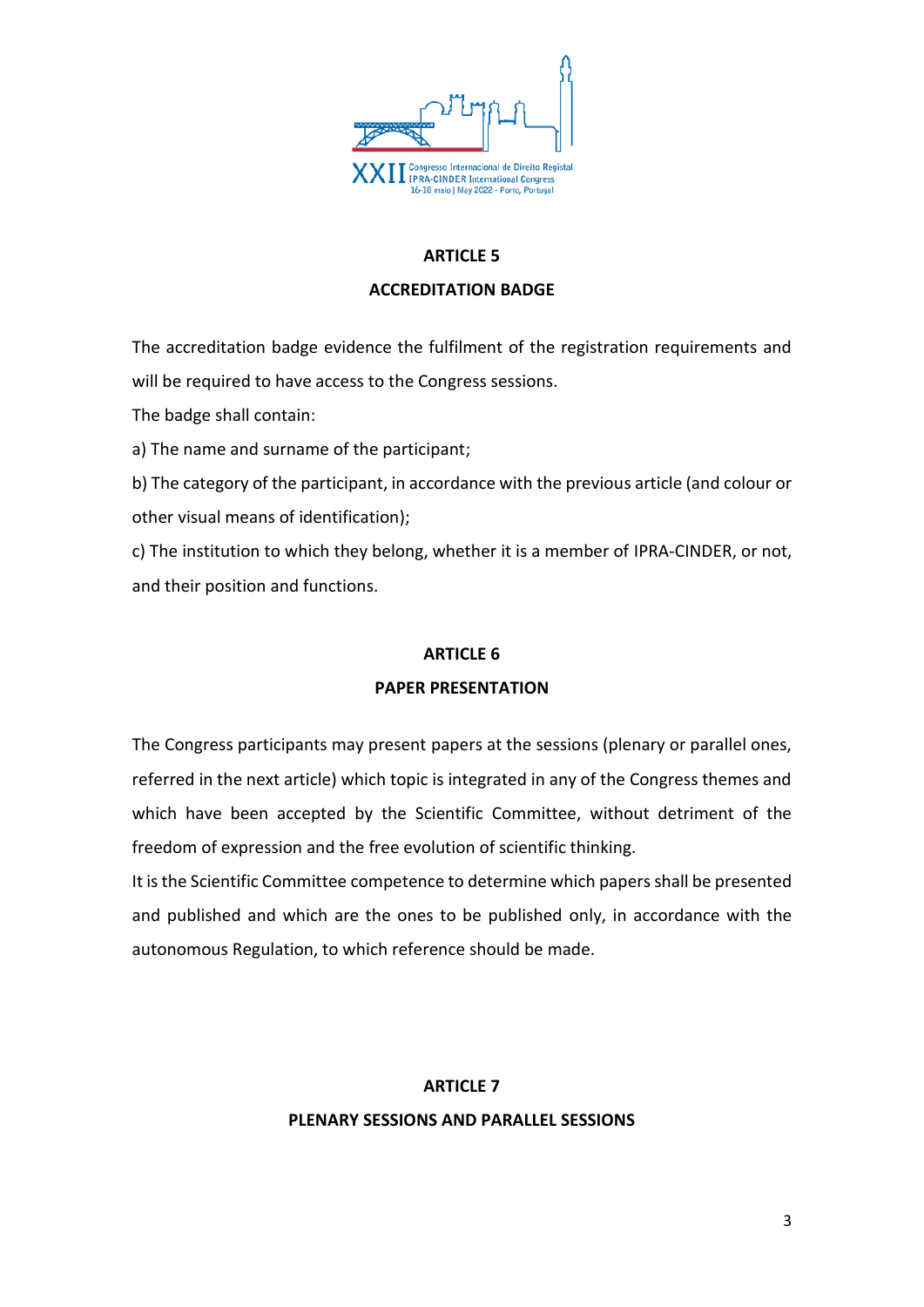

Whenever the amount of papers submitted to the Congress justifies it, the Organizing Committee, after hearing the Scientific Committee, may decide the constitution of one or more sessions for each theme, taking place parallelly and simultaneously.

The Scientific Committee shall determine which are the papers that shall be presented in each type of session.

# **ARTICLE 8 QUESTIONS**

The plenary or parallel sessions attendees may ask questions in writing to the speakers, through the way rendered available by the Organization of the Congress, identifying the name, profession, position and entity where the asking person works. Questions raised by participants indicated in subparagraphs a, b, c, d and e., of article 4, no. 2 of this Regulation, by the order indicated therein.

# **ARTICLE 9 MODERATORS**

The Organizing Committee and the Secretary-General of IPRA-CINDER, after having heard the Scientific Committee, shall assign the moderators for each session, who shall examine and, if necessary, shall translate the questions raised before conveying them to the designated speaker to be replied and controlling the sessions' time.

Without prejudice to the limitations deriving from the lack of time, the moderator may reject the questions, which in his/her opinion, are inadequate, due to its content or due to the terms which were used.

For the streamlining of the debate the questions should be concise and be directly related to the topics presented. For the same reasons, the speakers shall seek to give precise replies.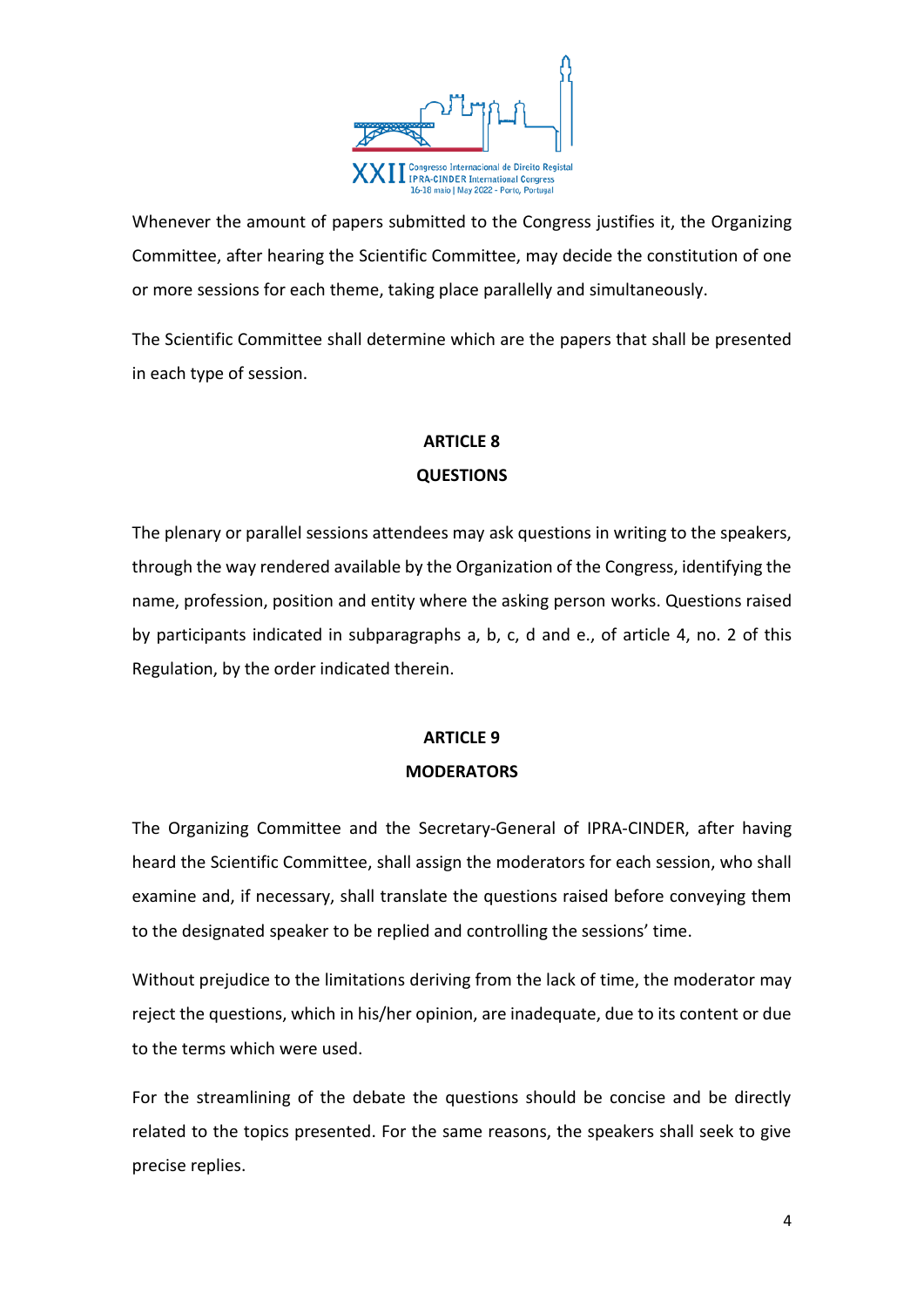

# **ARTICLE 10**

#### **WRITING COMMITTEE OF THE CONCLUSIONS**

The Organizing Committee of the Congress, together with the IPRA-CINDER General Secretariat, shall assign the persons integrating the Committees constituted to write the conclusions regarding each Congress theme.

Each Committee may not exceed eight members; the latter, shall designate, among themselves, the chairman. It is up to the Organizing Committee to propose the secretary for each Writing Committee.

Each theme shall have a Writing Committee. The countries which have presented final papers shall preferably integrate a Committee.

The chairman of each committee shall deliver the text of the proposed conclusions to the IPRA-CINDER Secretary-General to be submitted and approved at the General Meeting.

#### **ARTICLE 11**

#### **IPRA-CINDER GENERAL MEETING**

1. The Meeting shall be composed of the member organizations of IPRA-CINDER.

2. It may not be attended by more than one person per institution or organization.

3. Only the representatives (heads of delegation) who have been previously summoned by the IPRA-CINDER General Secretariat may attend.

Those who cannot attend and wish to be represented in their voting rights shall have to identify the delegate to the IPRA-CINDER General Secretariat 24 hours in advance.

#### **ARTICLE 12**

#### **IDIOMS AND TRANSLATION**